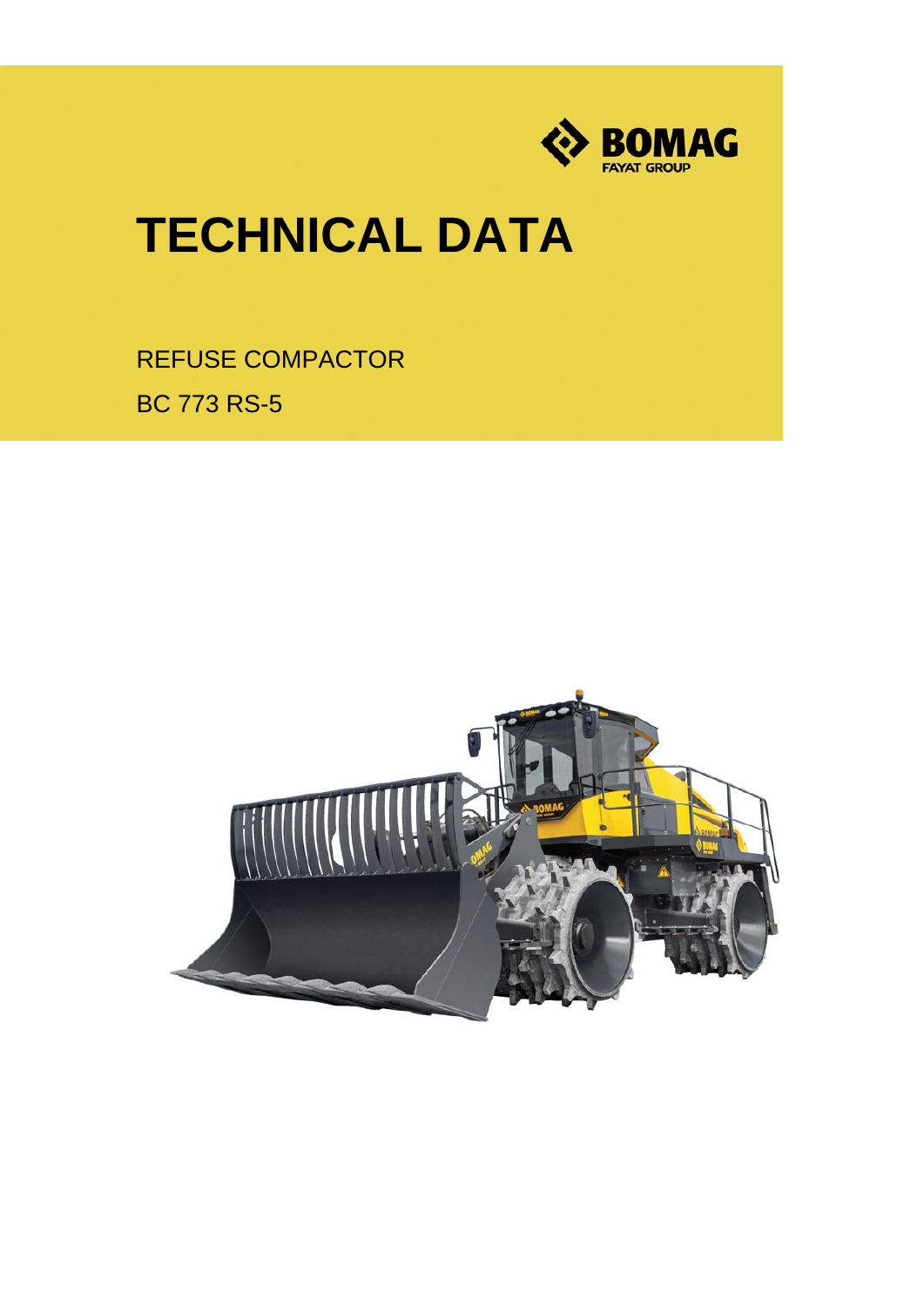

## **Dimensions in mm**

|                                                                |  | A B B2 B3 D H H4 K L |  |  |  |
|----------------------------------------------------------------|--|----------------------|--|--|--|
| <b>BC 773 RS-5</b> 3890 3800 3692 3467 1810 4060 2170 650 9720 |  |                      |  |  |  |

**Shipping dimensions in m3**

**BC 773 RS-5** 149,960

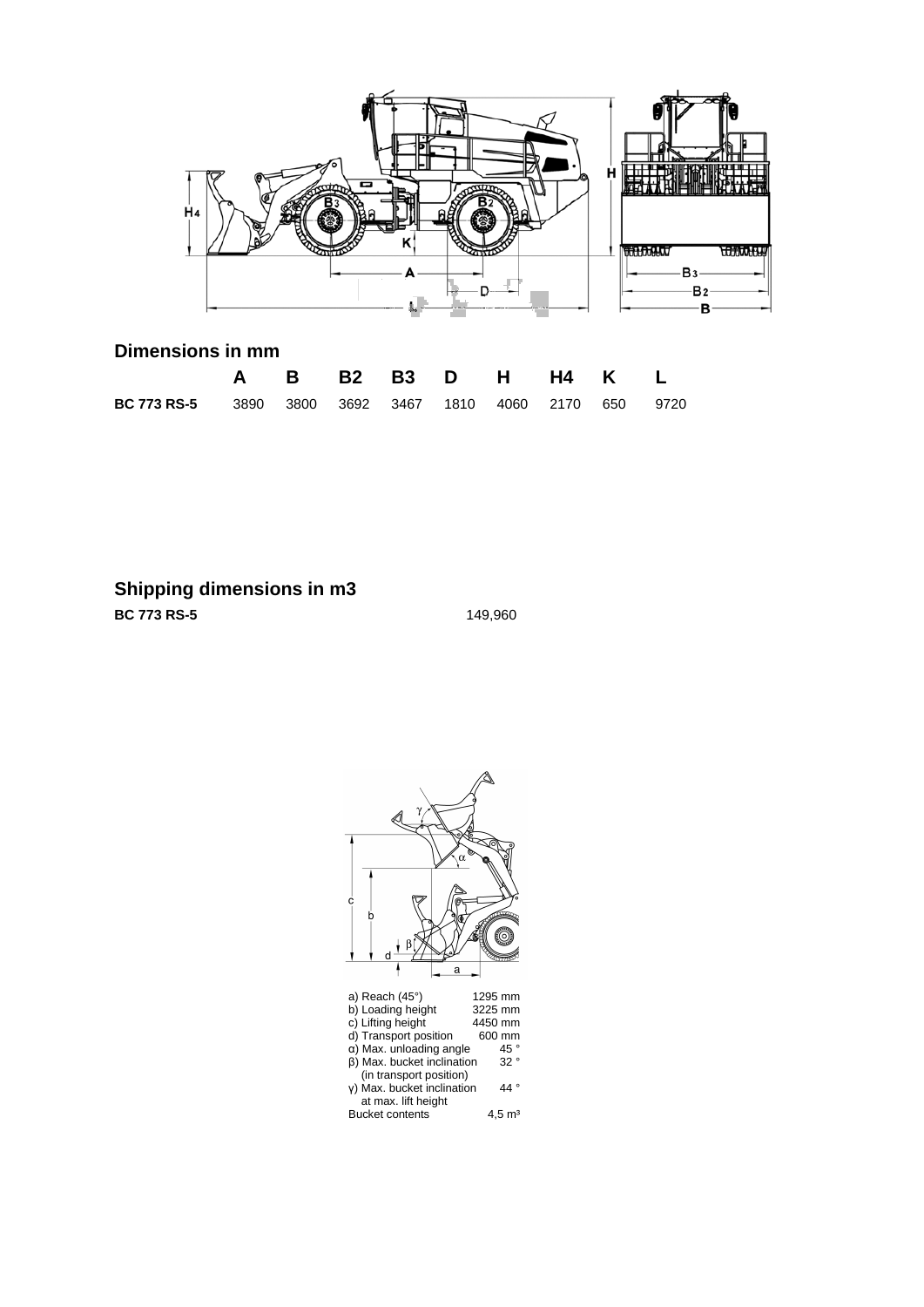## **Technical Data BOMAG**

## **BC 773 RS-5**

| Weights                               |             |                                 |
|---------------------------------------|-------------|---------------------------------|
|                                       | kg          | 37.100                          |
|                                       | kg          | 36.400                          |
|                                       | kg          | 18.875                          |
|                                       | kg          | 17.525                          |
| <b>Driving Characteristics</b>        |             |                                 |
|                                       | km/h        | $0 - 4,0$                       |
|                                       | km/h        | $0 - 4,0$                       |
|                                       | km/h        | $0 - 7,5$                       |
|                                       | km/h        | $0 - 7,5$                       |
|                                       | km/h        | $0 - 12.0$                      |
|                                       | km/h        | $0 - 12,0$                      |
| Max. gradeability (dep. on soil con.) | ℅           | 100                             |
|                                       | kN          | 394                             |
| <b>Drive</b>                          |             |                                 |
|                                       |             | Merc.-Benz<br>OM 471 LA         |
|                                       |             |                                 |
|                                       |             | Stage V / TIER4f<br>DOC+DPF+SCR |
|                                       |             |                                 |
|                                       |             | Liquid                          |
|                                       | kW          | 6<br>340,0                      |
|                                       |             | 456,0                           |
|                                       | hp<br>min-1 | 1.700                           |
|                                       |             | hydrost.                        |
|                                       | v           | 24                              |
|                                       |             |                                 |
| <b>Compaction Wheels</b>              |             |                                 |
|                                       | mm          | 1.125                           |
|                                       | mm          | 1.125                           |
|                                       | mm          | 1.810                           |
|                                       | mm          | 1.810                           |
|                                       |             | 55                              |
|                                       |             | 55                              |
| Compaction coverage per side          | mm          | 1.238                           |
| <b>Brakes</b>                         |             |                                 |
|                                       |             | hydrost.                        |
|                                       |             | hydromec.                       |
| <b>Steering</b>                       |             |                                 |
|                                       |             | oscil.artic.                    |
|                                       |             | hydraulic                       |
|                                       | grad        | 40                              |
|                                       | grad        | 15                              |
|                                       | mm          | 3.756                           |
| <b>Capacities</b>                     |             |                                 |
|                                       | I           | 650,0                           |
|                                       | 1           | 39,0                            |
|                                       | ı           | 350,0                           |
|                                       | I           | 40,0                            |
|                                       |             |                                 |